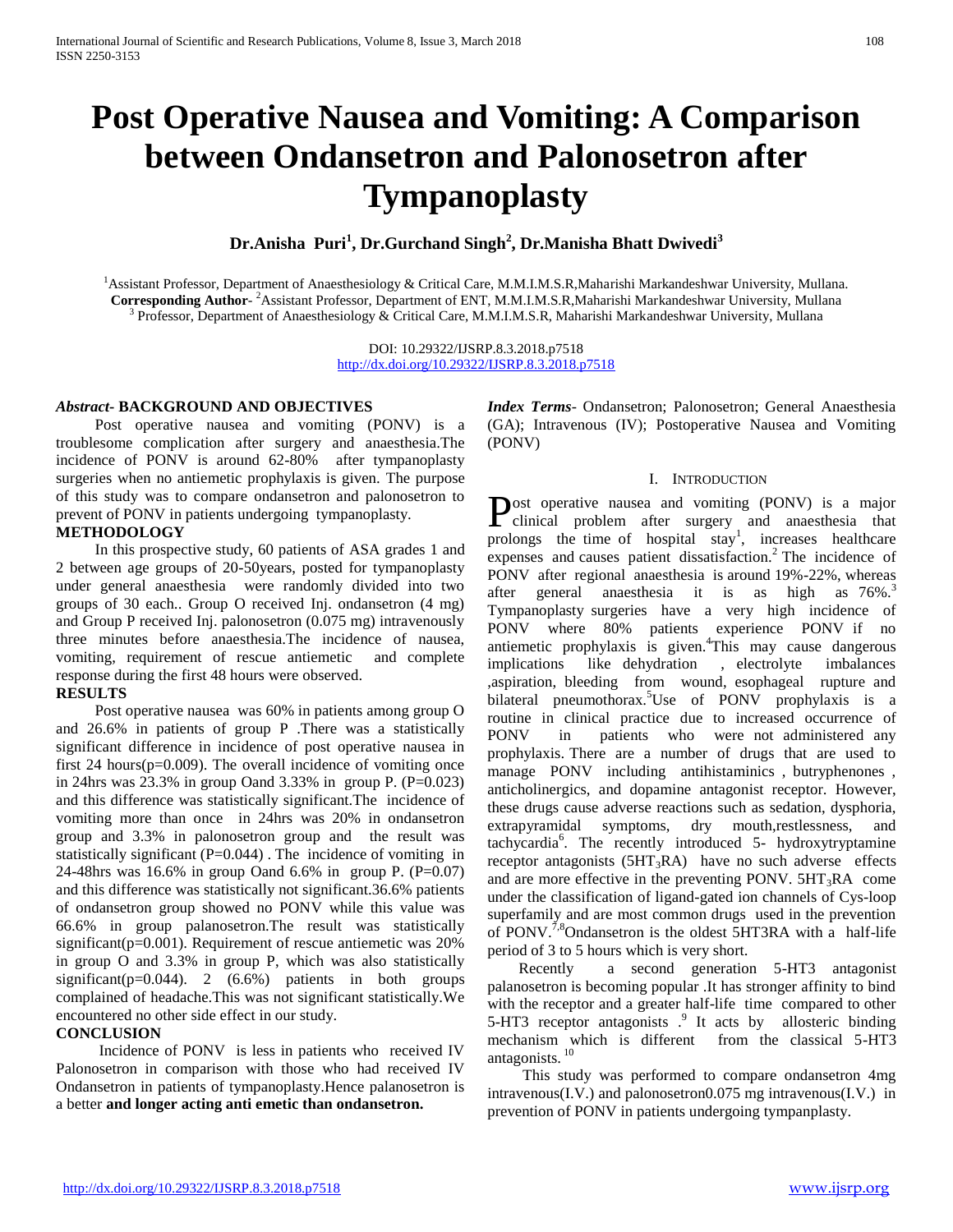## II. MATERIALS AND METHODS

We conducted this study in M.M.I.M.S.R hospital in Department of Anesthesiology. After the institutional ethical committee approval,60 patients of Grade-I and Grade-II of American Society of Anesthesiologist's (ASA) classification, of either sex in the age group of 18 to 50 years, posted for tympanoplasty under general anaesthesia were studied. We have not included patients of uremia,cardiac problems,head injury,hepatic disorders who experience nausea and vomiting irrespective of surgical and anesthetic technique.Pregnant and lactating patients and patients with history of allergy to any of the 2 medications were excluded.

 Pre-Operative Management: A thorough pre-anaesthetic evaluation was done. A detailed history of present problem, past medical or surgical history, drug intake or any allergy history. Vitals were noted. General and systemic examination followed by airway assessment were done. Routine investigations were done. All study patients were given tablet Alprazolam 0.25mg on night before the surgery and were kept nil by mouth for 7 hrs

 In the operation theatre an IV access was taken and multipara monitor attached. Patients were allocated randomly to two equal groups of 30 each, Group P  $(n = 30)$  received inj. palonosetron 0.075mg i.v., Group O(n =30) received inj. ondansetron 4 mg i.v. Both the drugs were diluted to 5ml volume in normal saline. All patients received either injection ondansetron 4mg Iv or injection palanosetron 0.075mg IV 3 minutes before anaesthesia for the elective surgical procedure General anaesthesia was given to all the patients.Premedication injection glycopyrrolate 0.2mg, injection tramadol 1mg/kg, inj. midazolam 0.01mg/kg IV was given. Patients were preoxygenated for 3 minutes was done with 100% oxygen and induced with thiopentone sodium 5 mg/kg and succinylcholine 2 mg/kg to facilitate laryngoscopy and intubation.Endotracheal intubation was done with appropriate sized cuffed endotracheal tube .Propofol was consciously avoided in our study since propofol itself possesses an emesis protective property. was inserted under direct laryngoscopy . After checkin bilateral air entry to be equal,was checked and the tube fixed. The patients were mechanical ventilated. Anaesthesia was maintained with 40:60 ratio oxygen and nitrous oxide N2O, isoflurane  $(0.2 - 1\%)$ and inj. vecuronium 0.1mg/kg was used as a muscle relaxant as loading dose followed by 0.025 mg /kg of inj. vecuronium. At the end of surgery, when the patients regained spontaneous breathing , reversal was given with injection neostigmine (0.05mg/kg) glycopyrrolate (0.008mg/kg). Oral suctioning was done and patients were extubated when fully awake and adequate muscle power and reflexes were gained clinically. Duration of general anaesthesia and duration of surgery were noted. All patients were shifted to recovery room and were monitored for pulse rate, blood pressure, arterial oxygen saturation .

 The incidence of patients with complete absence of nausea and vomiting ,presence of nausea,presence of vomiting, side effects and requirement for rescue antiemetics was observed for 48 hours

 The patients with complete absence of nausea and vomiting were not given any rescue antiemetic medication during the observation period.

 Vomiting was defined as the forceful oral expulsion of contents of stomach .

 Nausea was defined as an unpleasant awareness of the one's sensation to vomit .

 Any episode of nausea or vomiting – monitoring for PONV was done for first 24hours postoperatively at intervals of 30mins till first 4 hrs, then at 1 hr interval till next 8hrs and then at 2hrs interval till 24hours and then at 4 hrs interval till 48 hours. Incidence of the emetic episodes were compared in two groups . Patients who experienced even one episode of post operative vomiting with were given injection metoclopramide 10mg intravenous slowly as rescue treatment.

 Complete response to antiemetic prophylaxis was considered if no patient experienced nausea and vomiting and did not need a rescue antiemetic during the observation period of 48hrs. Side effects if any like Headache,dizziness, constipation, diarrhoea, fatigue, abdominal pain, insomnia were recorded.

#### **2.1 Statistical Methods**

 Observation and results were evaluated and compared between the two groups using Graph Pad Prism ® computer software version 6.04. Numerical values were presented as mean & standard deviation  $(SD)$ ; unpaired student – t test was done. Categorical variables were presented as percent; chi-square test was done. p value  $< 0.05$  was considered significant.

## III. RESULTS

**COMPARISON OF DEMOGRAPHICAL PROFILES OF PATIENTS AND OPERATIVE CHARACTERISTICS OF BOTH GROUPS( TABLE I)**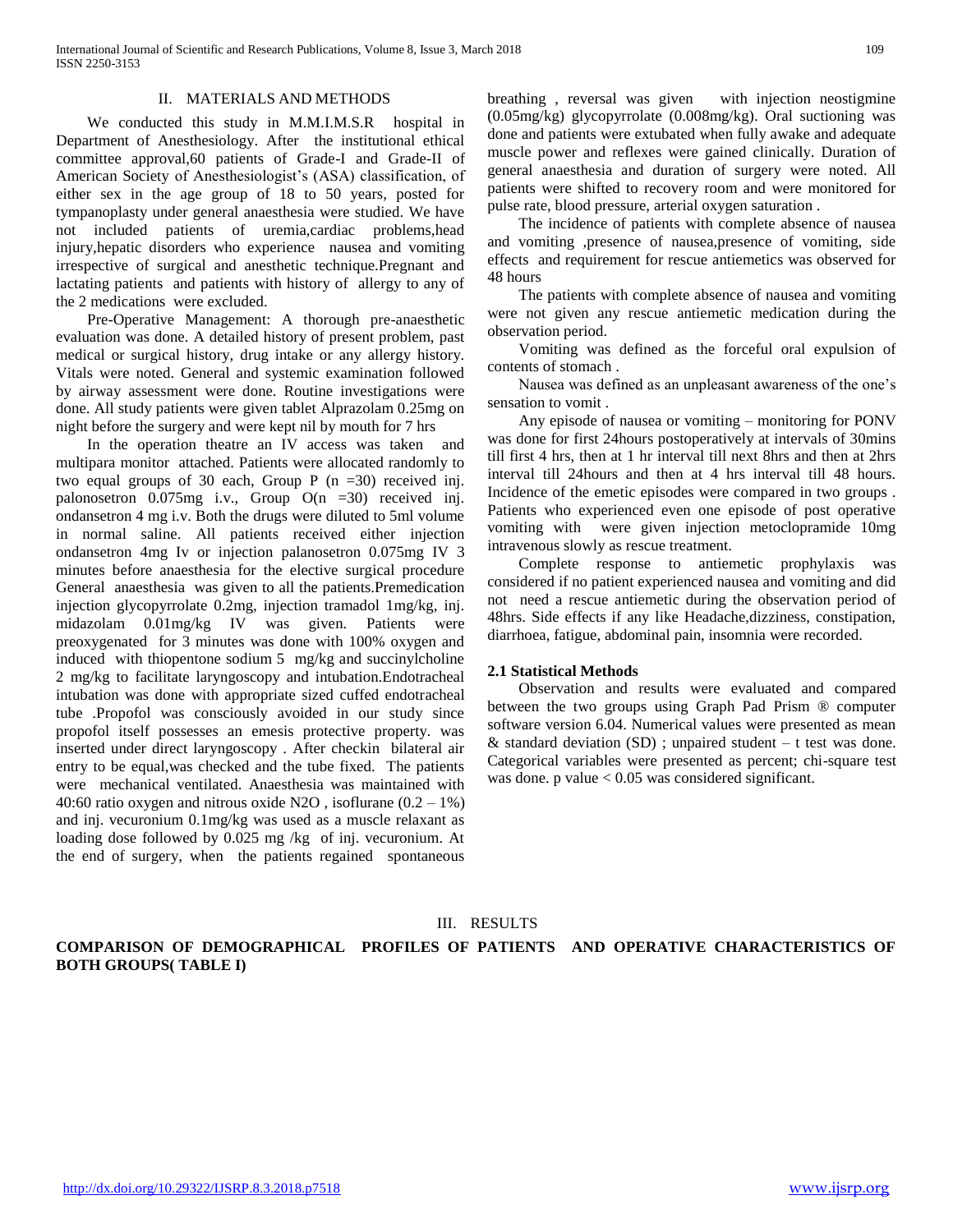| <b>S.NO.</b>            |                                                          | <b>GROUP</b><br><b>ONDANSETRON(N=30)</b> | <b>GROUP</b><br>PALONOSETRON(N=30) | P<br><b>VALUE</b> | SIGNIFICANT/<br>NON-<br><b>SIGNIFICANT</b> |
|-------------------------|----------------------------------------------------------|------------------------------------------|------------------------------------|-------------------|--------------------------------------------|
| 1                       | AGE (in years)                                           | 43.3                                     | 44.4                               | >0.05             | Non-Significant                            |
| $\overline{2}$          | SEX(M/F)                                                 | 18/12                                    | 19/11                              | >0.05             | Non-Significant                            |
| 3                       | <b>DURATION OF</b><br><b>SURGERY</b> (in<br>minutes)     | $93 + 21.3$                              | $95.2 \pm 19.8$                    | >0.05             | Non-Significant                            |
| $\overline{\mathbf{4}}$ | <b>DURATION OF</b><br><b>ANAESTHESIA</b><br>(in minutes) | $120.8 \pm 21.3$                         | $119\pm 20.4$                      | >0.05             | Non-Significant                            |

There was no statistical difference between two groups in the demographic profile and mean duration of surgery and duration of anaesthesia( $p > 0.05$ ), that helped us to compare the results observed uniformly

## **COMPARISON OF THE NUMBER OF PATIENTS WITH POSTOPERATIVE NAUSEA AND VOMITING(TABLE II)**

| S.NO. | <b>EVENT</b>    | <b>GROUP</b> | <b>GROUP</b>        | P VALUE | SIGNIFICANT=S     |
|-------|-----------------|--------------|---------------------|---------|-------------------|
|       |                 | ONDANSTERON  | <b>PALONOSTERON</b> |         | NONSIGNIFICANT=NS |
|       | Incidence<br>of | 18           | 8                   | 0.009   | Significant       |
|       | nausea in 24    |              |                     |         |                   |
|       | hours           |              |                     |         |                   |
| 2     | of<br>Incidence | 7            |                     | 0.023   | Significant       |
|       | vomiting in 24  |              |                     |         |                   |
|       | hours           |              |                     |         |                   |
| 3     | of<br>Incidence | -6           |                     | 0.044   | Significant       |
|       | vomit<br>more   |              |                     |         |                   |
|       | than once in 24 |              |                     |         |                   |
|       | hours           |              |                     |         |                   |
| 4     | of<br>Incidence | 5            | $\overline{2}$      | 0.07    | Non significant   |
|       | vomiting in 24- |              |                     |         |                   |
|       | 48 hours        |              |                     |         |                   |

## **TABLE II**

 Post operative nausea was 60% in patients among group O and 26.6% in patients of group P .This was a statistically significant difference in incidence of post operative nausea( $p=0.009$ ). The overall incidence of vomiting once in 24hrs was 23.3% in group Oand 3.33% in group P. (P=0.023) and this difference was statistically significant.The incidence of vomiting more than once in 24hrs was 20% in ondansetron group and 3.3% in palonosetron group and the result was statistically significant (P=0.044). The overall incidence of vomiting in 24-48hrs was 16.6% in group Oand 6.6% in group P. (P=0.07) and this difference was statistically not significant.

## **COMPARISON OF PATIENTS WITH COMPLETE ABSENCE OF POST-OPERATIVE NAUSEA AND VOMITING BETWEEN THE STUDY GROUPS**

| S.NO. | <b>COMPLETE</b>   | <b>GROUP</b>      | <b>GROUP</b> | <b>P VALUE</b>             |
|-------|-------------------|-------------------|--------------|----------------------------|
|       | <b>ABSENCE</b>    | ONDANSETRON(N=30) | PALONOSTERON | SIGNIFICANT/NONSIGNIFICANT |
|       | <b>POST</b><br>OF |                   |              |                            |
|       | <b>OPERATIVE</b>  |                   |              |                            |
|       | <b>NAUSEA</b>     |                   |              |                            |
|       | <b>AND</b>        |                   |              |                            |
|       | <b>VOMITING</b>   |                   |              |                            |
|       | YES               | 11                | 20           | 0.001(SIGNIFICANT)         |
|       | N <sub>O</sub>    | 19                | 10           |                            |
|       |                   |                   |              |                            |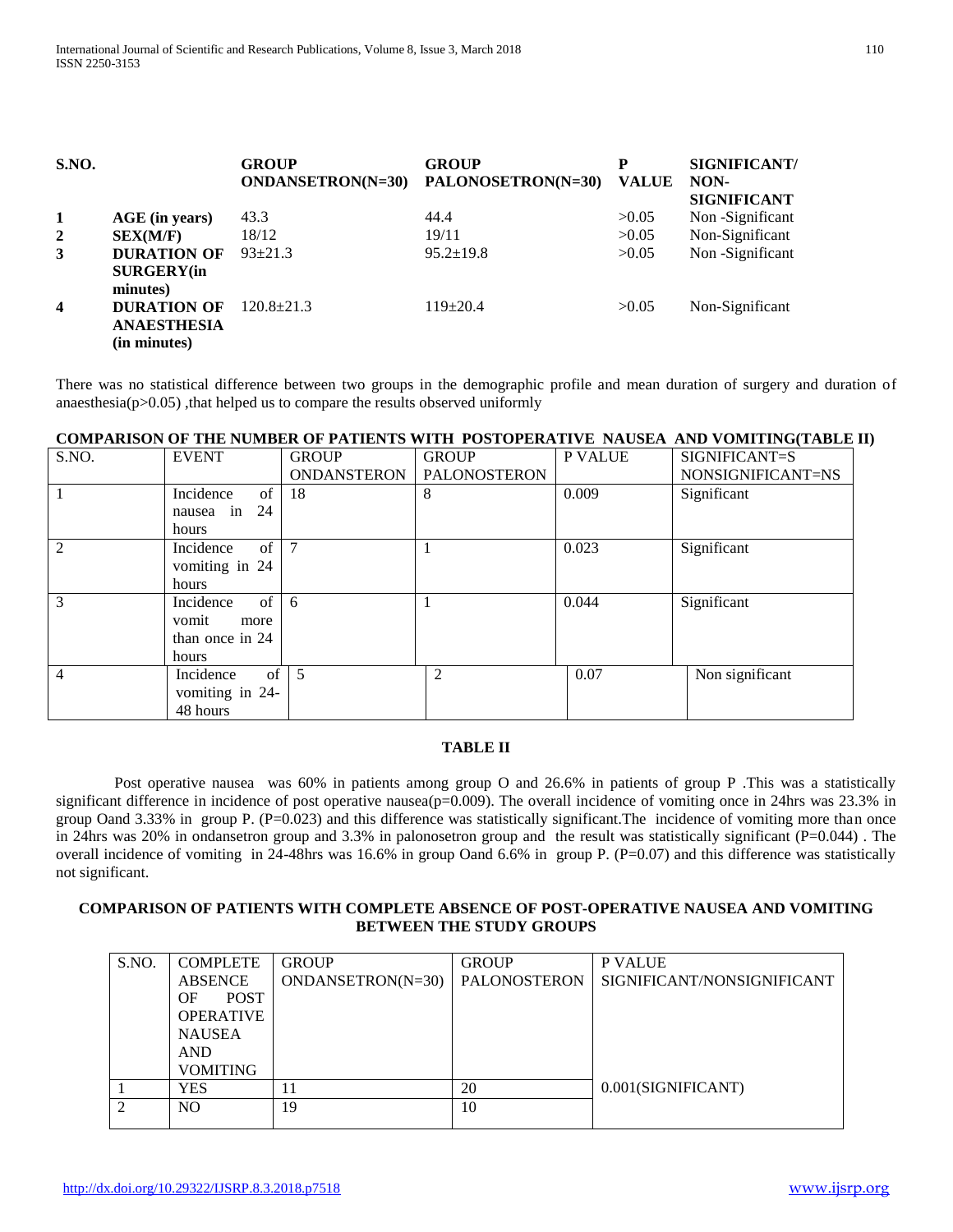International Journal of Scientific and Research Publications, Volume 8, Issue 3, March 2018 111 ISSN 2250-3153

#### **TABLE III**

 11 patients of group ondansetron i.e.36.6% patients showed no PONV while this value was 66.6% in group palanosetron.The result was statistically significant(p=0.001).

## **COMPARISON OF PATIENTS REQUIRING RESCUE ANTI- EMETIC IN BOTH STUDY GROUPS**

| S.NO. | <b>RESCUE</b><br>ANTIEMETIC | <b>GROUP</b><br>$ONDANSETRON(N=30)$ | <b>GROUP</b><br><b>PALONOSTERON</b> | <b>P VALUE</b><br>SIGNIFICANT/NONSIGNIFICANT |
|-------|-----------------------------|-------------------------------------|-------------------------------------|----------------------------------------------|
|       | <b>REOUIREMENT</b>          |                                     | $(N=30)$                            | 0.044(SIGNIFICANT)                           |
|       | YES                         |                                     |                                     |                                              |
|       | NO.                         | 24                                  | 29                                  |                                              |
|       |                             |                                     |                                     |                                              |

#### **TABLE IV**

Requirement of rescue antiemetic was 20% in group O and 3.3% in group P, which was also statistically significant

## **COMPARISON OF ADVERSE REACTIONS IN BOTH STUDY GROUPS**

| Adverse          | Group             | Group              | P VALUE                     |
|------------------|-------------------|--------------------|-----------------------------|
| reaction         | ONDANSETRON(N=30) | PALONOSTERON(N=30) | SIGNIFICANT/NON-SIGNIFICANT |
|                  |                   |                    |                             |
|                  |                   |                    |                             |
|                  |                   |                    |                             |
| Headache         | 2                 | ◠                  | 1.000(Non-significant)      |
| Drowsiness       | $\theta$          | $\Omega$           |                             |
| <b>Dizziness</b> | 0                 | $\Omega$           |                             |
| Itching          | 0                 | $\Omega$           |                             |
| Cough            | $\theta$          | $\Omega$           |                             |
|                  |                   |                    |                             |

## **TABLE V**

2 (6.6%) patients in both groups complained of headache.This was not significant statistically.We encountered no other side effect in our study.

## IV. DISCUSSION

Post operative nausea and vomiting(PONV) is one of the biggest issues faced by both surgeon and anaesthesiologist and a major cause of patient dissatisfaction post surgery.<sup>11</sup>It may also lead to apprehension towards future surgery and anaesthesia . Patients are more concerned to avoid PONV than the postoperative pain. <sup>12</sup> PONV may cause deadly consequences like  $dehydration<sup>13</sup>$ , electrolyte disturbances, bleeding from wound,esophageal rupture .These all factors lead to delayed recovery, hospital readmission and delayed discharge from hospital .

5- hydroxytryptamine(5-HT) receptor antagonists are safe and devoid of side effects caused by antihistaminics, butryphenones ,phenothiazine derivatives,anticholinergics, and dopamine receptor antagonists. The 5-HT3 antagonists inhibit serotonin from binding to 5-HT3 receptors in the gut and the CTZ of area postrema that projects to the vomiting centre of lateral reticular formation of medulla oblongata.<sup>14</sup>

PONV is influenced by many factors likeobesity, prior history of PONV, menstruation, type of surgery,type of anesthesia, and postoperative pain<sup>15</sup>

The incidence of PONV after tympanoplasty operations is very large.<sup>16</sup> The cause of this may be the complicated nerve supply in this area of middle ear by the cranial nerves V, VII, VIII and X, and cervical nerves II and  $III$ ,  $^{17,18}$ . Also the semilunar ducts and vestibular system are in close proximity to the cranial surgical field due to which the relay of vibration at surgical field stimulates the ampulla .<sup>19</sup> Hence, PONVis very common in these patients.

The present study was conducted to evaluate the effects of ondansetron  $(4 \text{ mg } IV)$  and palanosetron $(0.075 \text{ mg } IV)$  on PONV in tympanoplasty surgeries.

In our study, the drugs were given three minutes prior to anesthesia based on previous studies by savant  $20$  and Bhattacharya and Banerjee<sup>21</sup>

Ondansetron acts by depolarization of vagal afferent nerves via blockade of serotonin induced depolarization. It has a half-life of 3 h. $^{22}$ It is a selective 5-HT3 receptor antagonist that acts by opposing emetic signals antagonizing vomiting signals from the stomach or gut and solitary tract nucleus.<sup>23</sup>

One drawback of our study design was the lack of a control group receiving a placebo. Because of ethical reasons as suggested by Aspinall and Goodman since PONV is a very common occurrence.And subjecting patient to PONV symptoms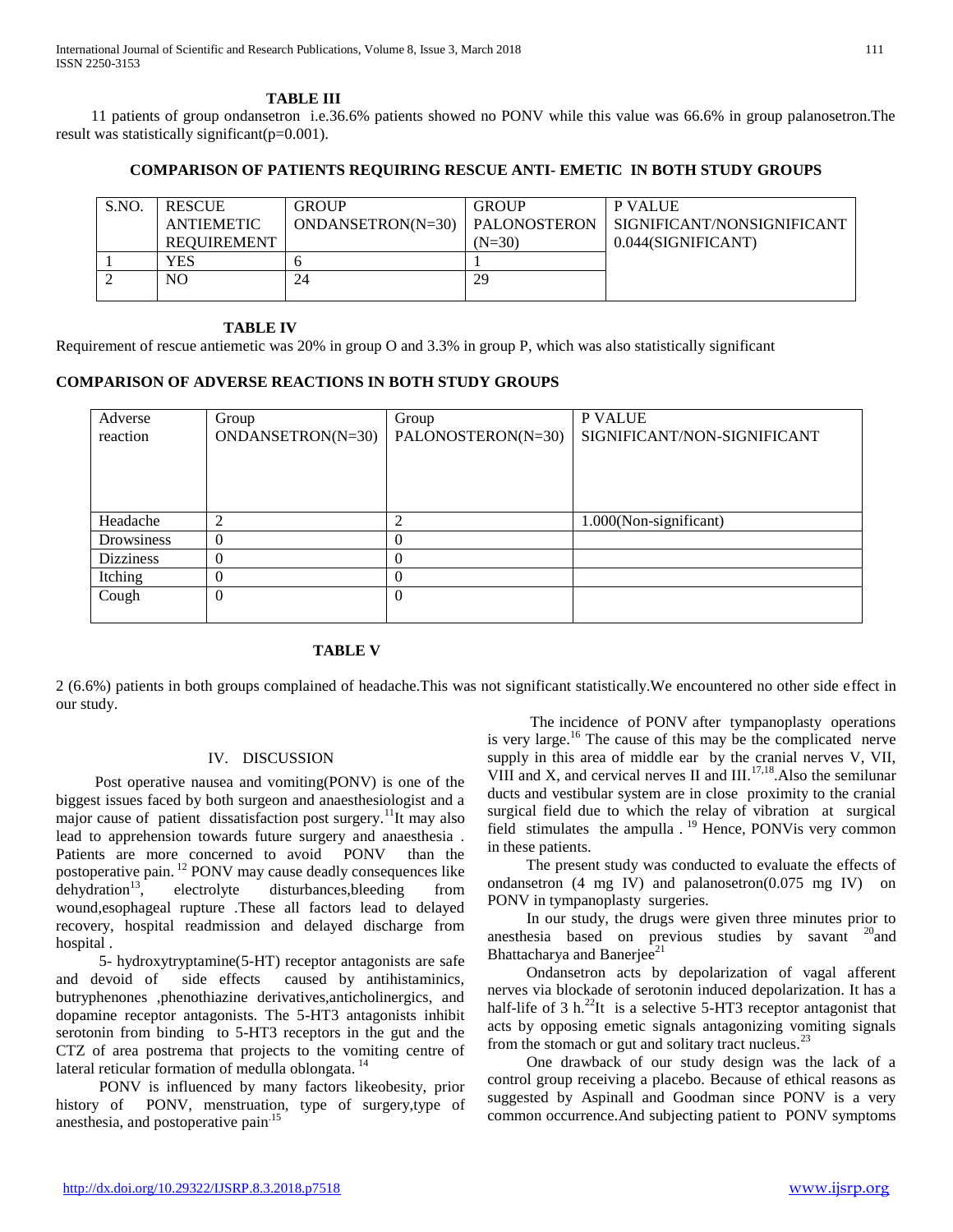is unethical when effective treatment<sup>25</sup>is available. Therefore a placebo control group was not included.

Palonosetron is a second generation 5-HT3 receptor antagonist.<sup>24</sup>In our study, we used an intravenous dosage of 4 mg ondansetron based on previous studies by Figueredo and  $\text{Canosa}^{26}$ . We selected 0.075 mg intravenous dose of palonosetron as FDA has approved this dose as the minimum effective dose.<sup>27</sup>Kovac AL *et al* (2008)<sup>28</sup> compared palonosetron in dose of 0.025mg, 0.05mg and 0.075mg and found the 0.075mg dose to be statistically superior

There was no statistical difference between two groups in the demographic profile and mean duration of surgery and duration of anaesthesia(p>0.05) ,that helped us to compare the results observed uniformly. [Table 1]

The duration of surgery and anaesthesia have an influence on PONV since long surgeries will increase the incidence of PONV, hence increasing the requirement of antiemetic. <sup>29,30</sup>

There were no significant haemodynamic changes in either group as seen in earlier studies  $.^{31,32,33}$ .

Post operative nausea was 60% in patients among group O and 26.6% in patients of group P .This was a statistically significant difference in incidence of post operative nausea(p=0.009) .Hence palonosetron was more efficient than ondansetron in prevention of post operative nausea[Table 2]. The studies conducted by Moon Y

 $E^{34}$  and Nupur Chakravarty  $33$ showed similar results.

The overall incidence of vomiting once in 24hrs was 23.3% in group Oand 3.33% in group P. (P=0.023) and this difference was statistically significant. [Table 2]

The incidence of vomiting more than once in 24hrs was 20% in ondansetron group and 3.3% in palonosetron group and the result was statistically significant (P=0.044) . [Table 2] Our results were comparable to the study by Sarbari Swaika<sup>31</sup> Baisakhi Laha $^{32}$  and Moon YE<sup>34</sup>.

The overall incidence of vomiting in 24-48hrs was 16.6% in group Oand  $6.66\%$  in group P. (P=0.07) and this difference was statistically significant. [Table 2] The lesser incidence of vomiting in palanosetron group was because of the longer plasma half life of 40 hrs which increases the duration of action.<sup>35</sup>

Palanosetron possesses clinical, pharmacological and morphological properties which arequite different from other 5- HT<sub>3</sub> antagonists. Unlike other antagonists which directly compete with serotonin, palonosetron acts indirectly by binding allosterically to  $5-\text{HT}_3$  receptors  $36$ . Also it opposes the substance P induced response , decreases interaction with neurokinin-1 receptors by cross-talk, and prevents emesis <sup>37</sup>. These factors are responsible for greater receptor-affinity of palonosetron and its longer half-life .

Patients showing complete absence of PONV and needed no rescue antiemetic during 48 hrs observation period were significantly higher in group P i.e 66.6% while 36.6% in group O  $(p=0.001)$  [Table 3]. This may be due to longer plasma half-life of palanosetron. Our study had results which were comparable to studies done by Nupur Chakravarty<sup>33</sup> and Shadangi BK  $^{38}$ .

We used metoclopramide as a rescue antiemetic since it is postulated that in patients who experience PONV,to use a rescue antiemetic which has a different mechanism of action than the original antiemetic used for PONV.

Requirement of rescue antiemetic was 20% in group O and 3.3% in group P, which was also statistically significant (p=0.044) [Table 4]. This was similar to the results obtained by study by Nupur Chakravarty<sup>33</sup>

Both palonosetron and ondansetron may cause non serious side effects like headache, itching, drowsiness ,cough , prolongation of QTc interval and constipation.No serious adverse effects were seen in either study group. 2 (6.6%) patients in both groups complained of headache, and 1 (3.3%) patient in palanosetron group while 2 (6.6%)patients of ondansetron group complained of dizziness. This difference was not significant statistically.

Hence palonosetron 0.075 mg was found to be better than ondansetron 4 mg<sup>39</sup> in prevention of PONV

## **V.** CONCLUSION

In conclusion palonosetron is a better alternative to ondansetron for prophylaxis of PONV after tympanoplasty surgery due to its lesser incidence of PONV , longer duration of antiemetic effect and minimal side effects.

## **REFERENCES**

- [1] Ahn E,Choi G, Kang H, Baek C,Jung Y, and Woo Y,et al.(2016). Palonosetron and Ramosetron compared for effectiveness in Preventing of Postoperative Nausea and Vomiting:A Systematic Review And Meta-Analysis.PLos ONE11(12);e0168509.doi;10,1371
- [2] Myles PS, Williams DL, Hendrata M, Anderson H, Weeks AM. Patient satisfaction after anaesthesia and surgery: Results of a prospective survey of 10,811 patients. Br J Anaesth .2000;84:6-10
- [3] Narayanappa AB, Gurulingaswamy S, Prabhakaraiah UN, Gurushanth SR, Sapare V, Goud N. Intravenous palonosetron compared with a combination of ramosetron and dexamethasone in preventing post operative nausea and vomiting in patients undergoing gynaecological surgeries under spinal anaesthesia, a randomised study. Indian J Anaesth 2017;61:144-9.
- [4] Dua N, Sethi N, Sood J, Jain P . Randomized double blind comparative study comparing efficacy of granisetron and ondansetron for the prophylactic control of postoperative nausea and vomiting in patients undergoing middle ear surgery . Indian J Otolaryngol Head Neck Surg 2014; 66( 1):S252–S256
- [5] Xiong, C., Liu, G., Ma, R. et al. Can J Anesth/J Can Anesth (2015) 62: 1268.
- [6] Fujii Y, Tanaka H, Kawasaki T. Benefits and risks of granisetron vesus ramosetron for nausea and vomiting after breast surgery: A randomized double-blinded, placebo-controlled trial. Am J Ther 2004; 11:278-82.
- [7] Habib AS, Gan TJ. Evidence-based management of postoperative nausea and vomiting: A review. Can J Anaesth. 2004;51:326–41.
- [8] Candiotti KA, Kovac AL, Melson TI, Clerici G, Joo Gan T. A randomized, double-blind study to evaluate the efficacy and safety of three different doses of palonosetron versus placebo for preventing postoperative nausea and vomiting. Anesth Analg. 2008;107:445–51.
- [9] Park JW, Jun JW, Lim YH, Lee SS, Yoo BH, Kim KM et al. The comparative study to evaluate the effect of palonosetron monotherapy versus palonosetron with dexamethasone combination therapy for prevention of postoperative nausea and vomiting. Korean J Anesthesiol 2012; 63: 334±339
- [10] Moon YE,Joo J,Kim E,Lee Y. Anti-emetic effect of ondansetron and palonosetron in thyroidectomy: a prospective, randomized, double-blind study.British Journal of Anaesthesia.2012; 108 (3): 417–22 .
- [11] [Palonosetron: A novel approach to control postoperative nausea and](https://www.ncbi.nlm.nih.gov/pmc/articles/PMC3101747/)  [vomiting in day care surgery](https://www.ncbi.nlm.nih.gov/pmc/articles/PMC3101747/). Bajwa SS, Bajwa SK, Kaur K, Sharma V, Singh A, Singh A, Goraya SPS, Parmar SS, Singh K.Saudi J Anaesth. 2011; 5(1): 19–24